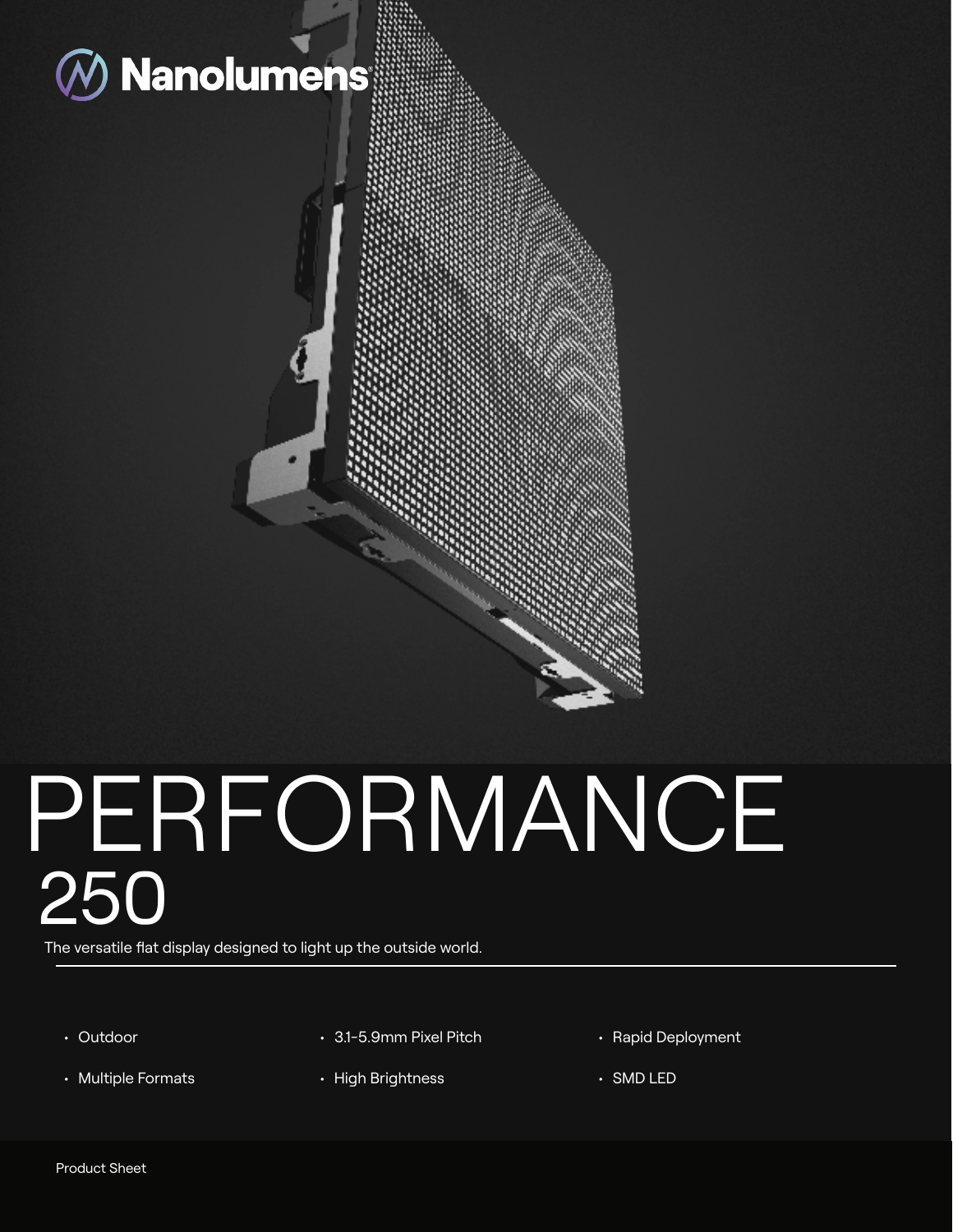

Now you have more choices with your outdoor LED display with the newest addition to the Performance Series™, the 250mm x 250mm LED Digital Wallpaper Topology.

Our fully outdoor rated, and highly adaptable LED tile can be tailored to form clean, virtually bezel-free angles to create either convex and/or concave structures in any shape or curvature imaginable. This smaller form factor tile allows for micro-faceted curves, and thus creates a more seamless curve.

All mounting brackets and structures are integrated into the

frame design, which allows for wall-mount, free-standing, hanging/tethered, or cantilevered mounting without any additional structures required.

Designed and tested to stand up to all types of outdoor conditions without the need for internal environmental controls. Backed by our industry-leading six-year warranty, Performance Series™ displays give you the power and performance to transform any outdoor space!





At NanoLumens, we've set our sights — and our standards — high when it comes to LED and service. We leverage the best of technology to meet everyday needs and enable digital transformation. Our promise to you is an unsurpassed first and lasting experience.

#### Why Nanolumens NIXEL™ to Pixel Warranity

Your display is engineered to pass the ultimate test: time. We use high-performing materials like gold wiring to ensure your display is a worthwhile investment. Our Warranty coverage starts pixel one ensuring your display is covered 100% from our Atlanta headquarters.

# **Benefits**

#### Multiple Formats

#### Environment Agnostic

Maximize design flexibility with both cabinet and frame-and-skin topologies

Create displays in any environment with confidence knowing each cabinet is fully IP65 Rated

## High Quality **Componentry**

Performance series displays are built with high quality components which carry an industry leading 3 year extendable warranty. No small leters, no addendums.

### Long-Term **Dependability**

Our outdoor displays are engineered to withstand extreme weather conditions, ensuring your display lasts and exceeds expectations.